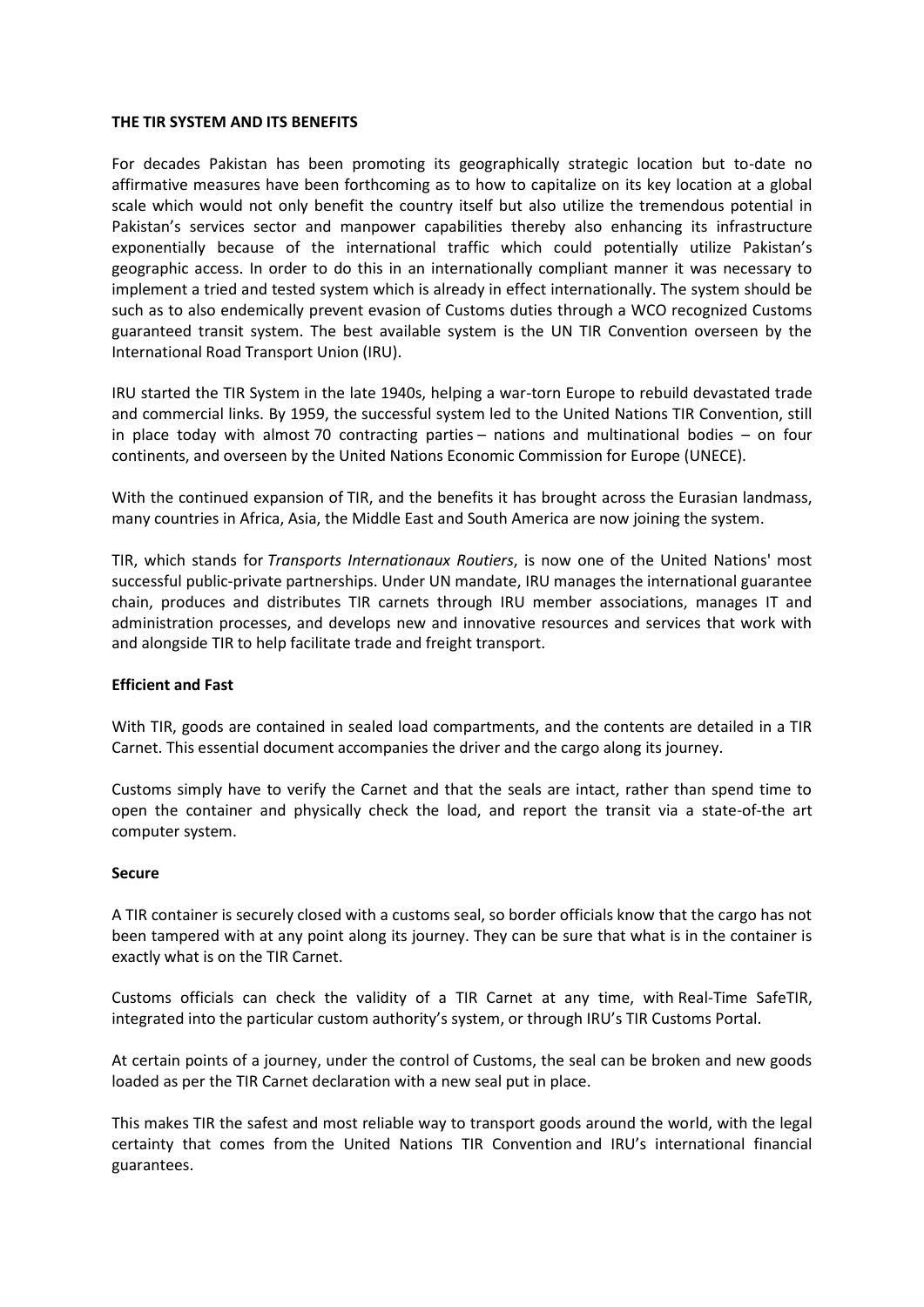# **Cost-effective**

Faster border crossings for truck drivers means lower costs for transport operators, and the customs authorities that inspect the shipments.

[TIR](https://www.iru.org/what-we-do/services/tir) also dramatically reduces administrative and financial burdens with one international guarantee for a transport operator, replacing costly guarantees in each country of transit.

Customs authorities also benefit from the international guarantee, covering the risk of non-payment of customs duties and taxes.

The TIR System enables door-to-door transport with minimum interference at international borders of contracting parties to the TIR Convention and thus serves, in the best possible way, international trade and the economies of all the countries involved.

Pakistan is a country ideally suited for the TIR System because of its strategic geographic location which can provide access to Central Asian regions, Western China, West Asia and beyond from Far Eastern origins, Middle Eastern origins and conversely West European origins including Russia, Turkey, Iran etc. The TIR Convention is perfectly suited to intermodal transportation and any apprehension in terms of controls are addressed by the TIR's six essential principles:

- Secure vehicles or containers;
- International chain of guarantee;
- TIR Carnet;
- Mutual recognition of Customs controls;
- Controlled access and IT TIR Risk Management tools (Safe TIR and TIR Electronic Pre-Declaration)

After strict selection and approbation from national Customs authorities, the TIR Holder is entitled to use a TIR Carnet. This TIR Carnet, representing both the Customs transit declaration and the evidence of an international financial guarantee, is duly completed and stamped by Customs Authorities who seal the load compartment at departure, and thus ensures the integrity of the load to the Customs Authorities at all successive border crossing points, while avoiding time-consuming inspections or bond deposits at each border.

## **Benefits of the TIR System for Pakistan**

- 1. It provides for a barrier free access to the world economy and market so that its competitive trade goods can flow with the minimum transport costs.
- 2. Pakistan has land connections with Iran and Afghanistan. Both are TIR contracting parties. Moreover all other ECO countries are activated TIR contracting parties. The ECO itself has endorsed the TIR system as the best available transport system for the ECO region to increase trade amongst ECO countries.
- 3. The TIR System in Pakistan will also bring important opportunities for the Pakistan road transport industry and trade; attracting investments in infrastructure, transport and associated service industries.
- 4. The TIR System in conjunction with existing ports in Pakistan will further enhance and ensure the viability of these capital intensive facilities.